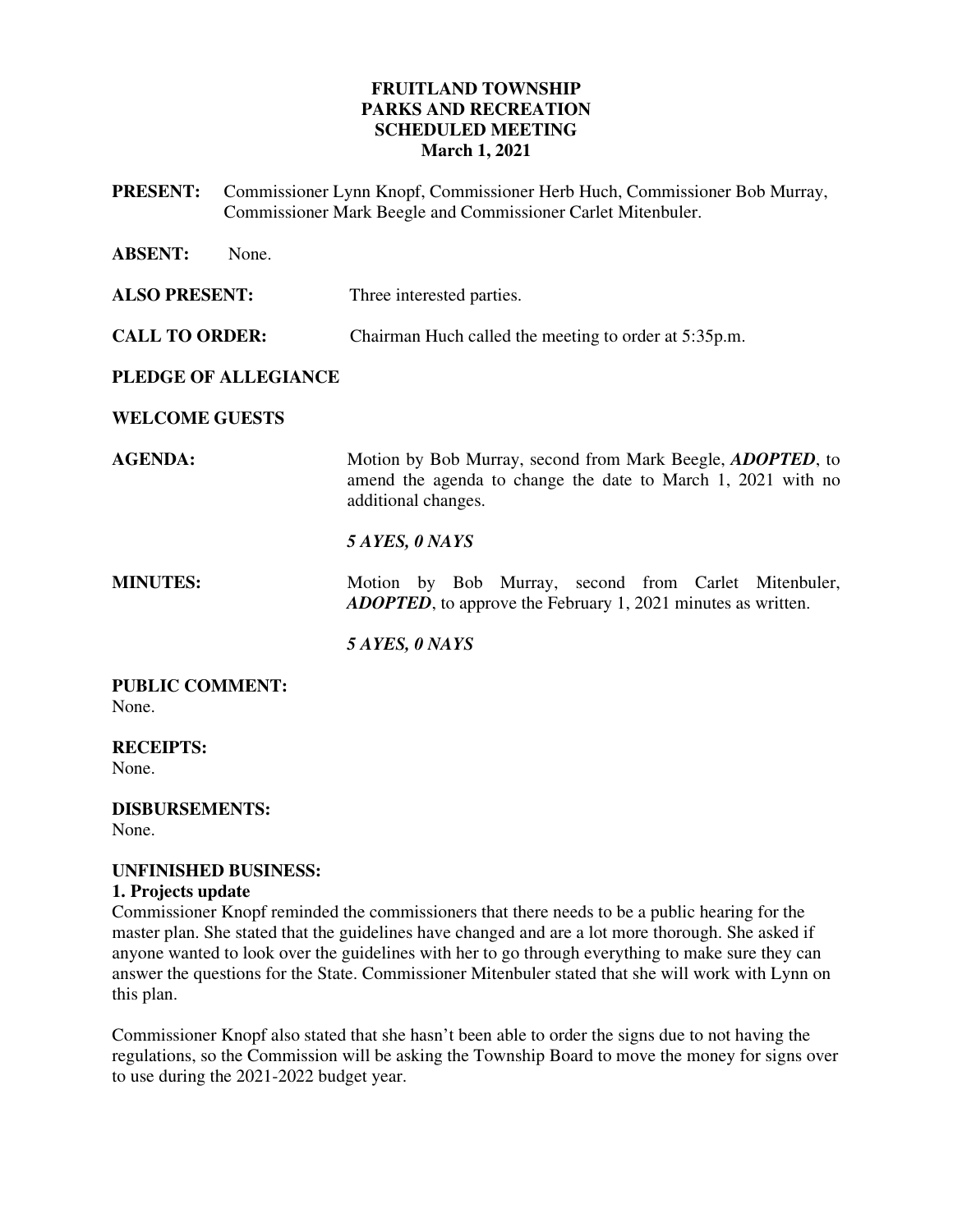#### **PARKS AND RECREATION COMMISSION** March 1, 2021 **Page 2 of 3**

### **2. Baseball and soccer fields**

Chairman Huch stated that he's been in contact with the individuals helping with the field, adding that they are very excited to see items in the budget for continued improvement on the field. The group will begin work as soon as the snow is gone. Chairman Huch added that fertilization needs to be coordinated, as well as with Randy Smith for irrigation.

He also stated that the commissioners will need to get three bids for irrigation at the soccer field. Commissioner Huch stated that three contractors will come over to assess the soccer field to give prices for irrigation.

Commissioner Murray questioned whether more baseball teams will be coming in to use the field this year, and Chairman Huch stated that the group will be on the field every day that they can be out here.

In terms of the soccer field, Chairman Huch stated they are looking into quotes for the soccer field. Recording Secretary reminded the Commission that in order for the work to be done, quotes have to be included in the budget now. Commissioner Murray stated that the soccer field would likely go into the next fiscal year budget.

### **3.Trails on lower section of Nestrom Road Park**

Chairman Huch stated that the Commissioners will look into new bids for stump removal at the park. Commissioner Murray stated that he spray-painted the stumps in the fall and got a head start on which stumps need to be removed.

The Commission will also be requesting that the Township Board approve moving the money over to the 2021-2022 budget year to remove tree stumps.

### **4.Pavilion rental fees**

Motion by Bob Murray, second from Lynn Knopf, *ADOPTED*, to increase pavilion rental fees to \$30.00.

# *5 AYES, 0 NAYS*

*Beegle-Aye, Mitenbuler-Aye, Huch-Aye, Murray-Aye, Knopf-Aye* 

#### **5.2021-2022 Budget**  No discussion.

### **NEW BUSINESS**

**1. Hemlock Woolly Adelgid Proposal survey and treatment for Ottawa County Conservation District** 

> Motion by Bob Murray, second from Lynn Knopf, *ADOPTED*, to suspend Robert's Rules of Order to have discussions with Drew Raynor regarding Woolly Adelgid.

# *5 AYES, 0 NAYS*

Chairman Huch questioned what the Commission was doing in regards to Woolly Adelgid, mentioning that he and Supervisor Marcinkowski agreed that there would be no spraying of the trees. He also added that there wasn't a lab report showing what they're really looking at. Chairman Huch also added that Harry Sellick, who worked at the State park, told him that it goes away after a year.